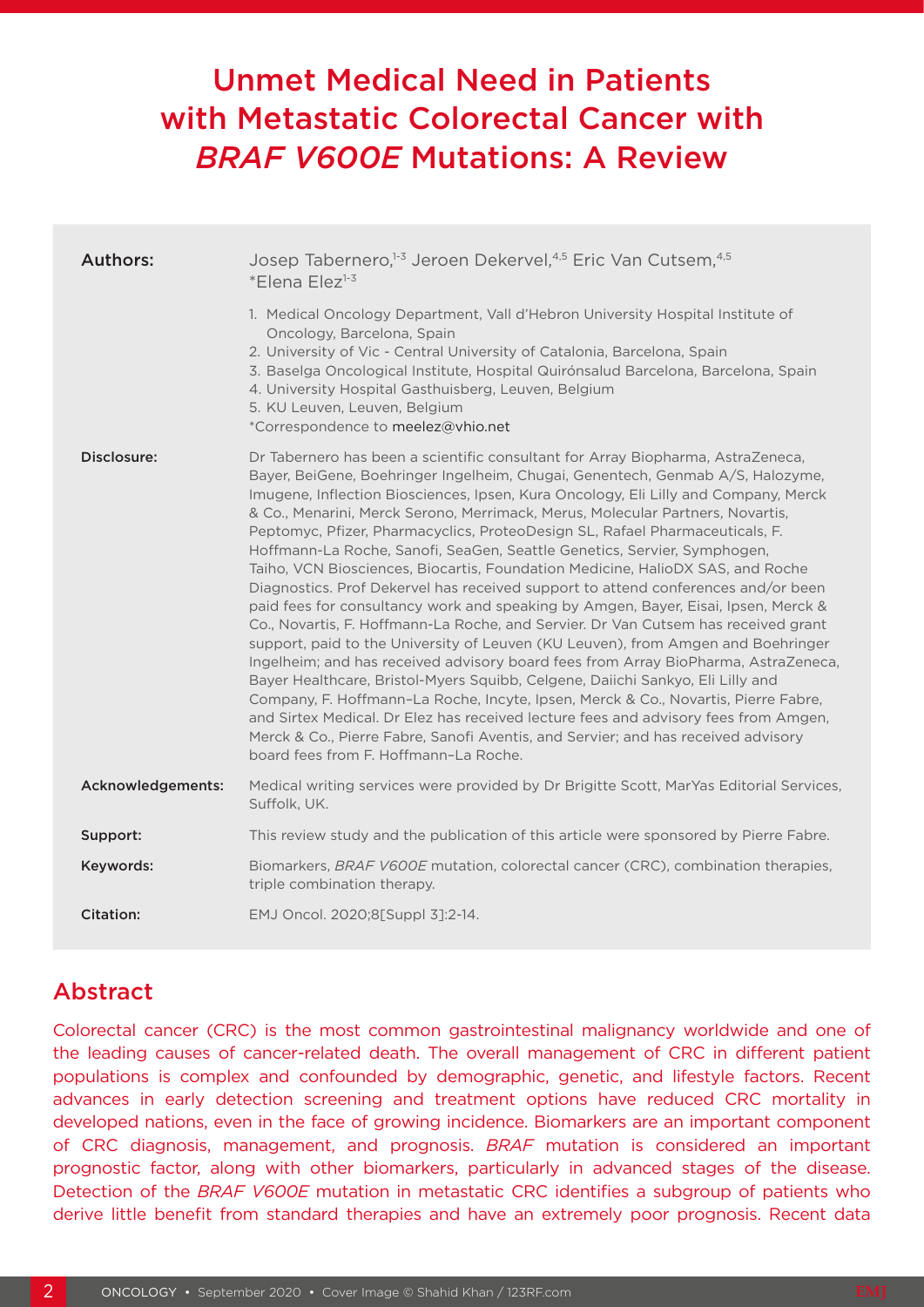show that the addition of an anti-epidermal growth factor receptor agent to a BRAF inhibitor, with or without a MEK inhibitor, improves outcomes such as overall survival and response rates compared to irinotecan-based chemotherapy in patients with *BRAF V600E*-mutant CRC. As *KRAS* and *NRAS* mutation status is crucial for guiding therapy (e.g., prediction of lack of favourable effects with targeted anti-epidermal growth factor receptor therapies), all patients with metastatic CRC should undergo mutational testing. In addition, microsatellite instability status can predict possible advantages from immunotherapy and may also be applied to inform treatment decisions. With an evolving understanding of the pathophysiology of the disease and the pharmacology of the targeted drugs used in treatment, an individual approach to manage the disease seems to be the future of care.

#### **INTRODUCTION**

Colorectal cancer (CRC) is the most common gastrointestinal malignancy. Worldwide, it is the second most common cancer in females (614,000 cases, 9.2% of the total) and the third most common cancer in males (746,000 cases, 10.0% of the total). CRC is the fourth most common global cause of cancer-related mortality and the burden of this disease is expected to increase by 60.0% to >2.2 million new cases per year, and 1.1 million cases of cancer mortality per year by 2030.<sup>1</sup> Trends in the incidence and mortality of CRC correlate with the Human Development Index (HDI) and a Western lifestyle; obesity, sedentary lifestyle, red meat and alcohol consumption, and tobacco smoking are considered important factors in CRC, with a high incidence of disease reported in Central and Eastern Europe and a low incidence reported in Africa.<sup>2,3</sup> The overall management of CRC in different patient populations is complex and confounded by demographic, genetic, and lifestyle factors. Recent advances in early detection screening and treatment options have reduced CRC mortality in developed nations, even in the face of growing incidence.<sup>2</sup>

Approximately 50% of all patients with CRC will develop metastases and in 25% of the patients CRC is already metastasised at initial diagnosis.4,5 According to the European Society for Medical Oncology (ESMO) 2016 guidelines, if a physician has a clinical or biological suspicion that a patient may have metastatic CRC (mCRC), a biomarker analysis is required on the primary tumour or on the metastases at the time of diagnosis.<sup>6</sup>

Fluoropyrimidine-based chemotherapy was the backbone of CRC treatment, but the addition of irinotecan and oxaliplatin to form combination regimens has significantly improved overall

survival.<sup>7</sup> The 5-year survival for mCRC was approximately  $60\%$  in 2014.<sup>4</sup> In the past decade, the development of novel biological agents, including therapies directed against vascular endothelial growth factor and epidermal growth factor receptor (EGFR), has further altered the landscape of mCRC treatment.<sup>7</sup> Optimisation of systemic anticancer therapies, including new chemotherapeutic agents, immunotherapy, and targeted therapies, and early detection have greatly improved the prognosis of mCRC.<sup>4</sup> Clinical studies indicate that some patients may respond differently to these treatments; therefore, individual patient- and tumour-related factors must be considered. A more tailored and biomarker-driven approach to treatment selection can optimise outcomes and avoid unnecessary adverse effects.7

## SUBTYPES OF COLORECTAL CANCER

RAS and BRAF are downstream components of the EGFR signalling pathway. Knowledge of mutations in *RAS* and *BRAF* is required for frontline treatment decision-making for mCRC.<sup>8</sup>

#### Incidence of *RAS* Mutations

The RAS/RAF/MEK/ERK signalling cascade, also referred to as the MAPK pathway, is known to drive cell proliferation, differentiation, survival, and angiogenesis.9 EGFR helps regulate cell differentiation and survival via signalling upstream of the MAPK pathway.<sup>10</sup> Dysregulation of this signalling pathway has been implicated as a critical mediator of tumourigenesis.<sup>9</sup>

*RAS* mutations were identified in 9–30% of all cancers (50% in CRC), with *KRAS* mutations the most dominant (86%), followed by *NRAS* (11%) and *HRAS* (3%).<sup>11-13</sup>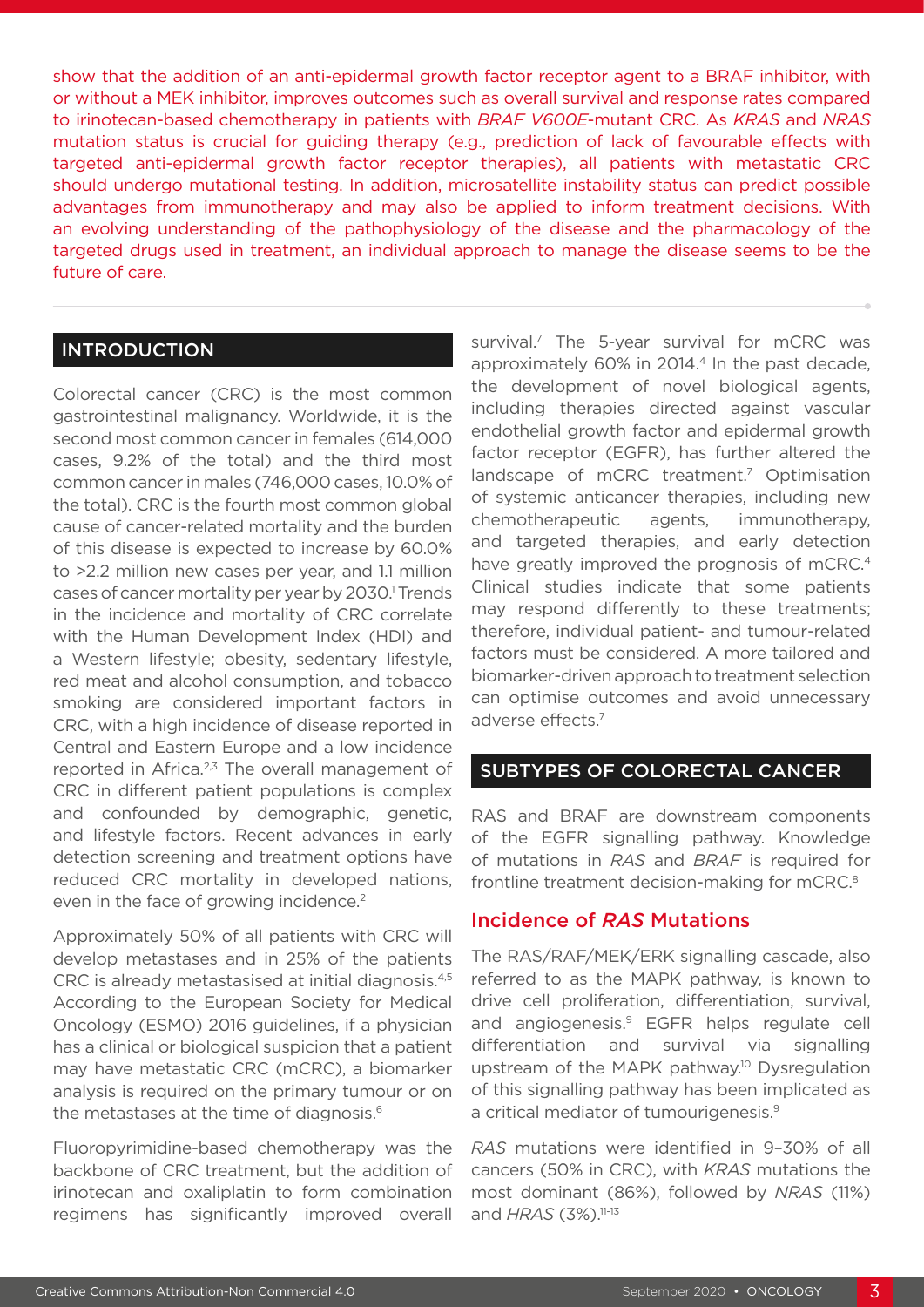The *RAS* family of proto-oncogenes comprises *HRAS*, *NRAS*, and *KRAS*. *RAS* mutations are identified in approximately one-half of patients with mCRC.14 *RAS* mutations are used as predictive biomarkers for resistance to anti-EGFR therapies.15 Mutations in *KRAS*/*NRAS* exons 2 (codons 12 and 13), 3 (codons 59 and 61), and 4 (codons 117 and 146) are predictive of the lack of benefit of anti-EGFR therapy.<sup>8</sup> Mutations in codons 12 or 13 of *KRAS* occur in approximately 40% of all mCRC and generate constitutive activation of the MAPK pathway. Data have shown that mutations in codons 61 and 146 of *KRAS*, or in codons 12, 13, and 61 of *NRAS*, occur in approximately 18% of patients with mCRC and can induce malignant transformation of colorectal cells *in vitro*. 16-19 Previously classified as *KRAS* 'wild-type' tumours based on practices testing only for mutations in codons 12 or 13 of *KRAS*, these less common atypical *RAS* mutations have been shown to negate the presumed benefit of anti-EGFR therapies for patients with RAS wild-type tumours.<sup>16,17,19</sup>

#### *BRAF*-Mutant Colorectal Cancer

BRAF is a protein in the EGFR-mediated MAPK pathway; its downstream signalling activates MEK through its phosphorylation.20,21 *BRAF* mutations are found in 8–12% of cases of mCRC, with the predominance of *BRAF V600E* in approximately 90% of *BRAF*-mutant CRC.22-27 *BRAF V600E* is a point mutation at nucleotide 1799 that results in independent activation of its upstream activator protein, RAS, as well as increased stimulation of its downstream effector proteins, MEK and ERK, via phosphorylation.<sup>28</sup> *RAS* and *BRAF* mutations are usually mutually exclusive.

*BRAF*-mutant CRC are associated with peculiar molecular, pathological, and symptomatic characteristics. *BRAF V600E*-mutant CRC occurs predominantly in females and in patients of older age, is often right-sided, mostly located in the proximal colon, presents with large tumour size with serrated components, exhibits peritumoural lymphoid reactions, and has poorly differentiated histology.29,30 *BRAF V600E*mutant tumours often demonstrate frequent and multiple metastatic sites and increased rate of metastasis in the peritoneum and distant lymph nodes; however, lung localisations are relatively infrequent.18,31-33

It has been suggested that *BRAF V600E* CRC could be separated into two distinct subclasses based on gene expression: *BRAF V600E* mutant 1 (BM1) and *BRAF V600E* mutant 2 (BM2).34 BM1 is characterised by KRAS/AKT pathway activation, mTOR/4EBP deregulation, and epithelial-to-mesenchymal transition; BM2 is associated with vital deregulation of the cell cycle.<sup>30</sup> Proteomics data validated these observations as BM1 is characterised by high phosphorylation levels of AKT and 4EBP1, and BM2 patients display high CDK1 and low cyclin D1 levels.<sup>30</sup>

The role of *BRAF* mutations (particularly *V600E*) in CRC and disease prognosis is gaining considerable research interest and there are substantial clinical data on the role of *BRAF* mutations and their impact on treatment decisions and prognosis. The application of *RAS* and *BRAF* genes as prognostic and predictive biomarkers has paved the way toward personalised treatment and management of patients with CRC.<sup>35</sup> Biomarkers are useful to determine treatment algorithms in metastatic disease and enhance the use of proper systemic agents while planning patient management (Table 1).6,36-38

#### Evaluating Mutations at Diagnosis

At the time of metastatic disease diagnosis, patients should be evaluated for *RAS* mutation to enable strategic treatment decisions; also, tumour *BRAF* mutation should be evaluated for prognostic and predictive assessment. All patients considered for systemic therapy should be stratified according to whether their tumours are *RAS*-wild-type, *RAS*-mutant, or *BRAF*-mutant. A small subset of *BRAF V600E* tumours (up to 30%) demonstrate microsatellite instability (MSI).18 MSI testing has strong predictive value for the use of immune checkpoint inhibitors in the treatment of patients with mCRC and can also assist clinicians in genetic counselling.<sup>6</sup> The evidence is growing that determining *BRAF* as well as MSI status at the time of diagnosis of metastatic disease is needed. Choosing the optimal treatment strategy for a patient requires accurate diagnosis and assessment of their disease.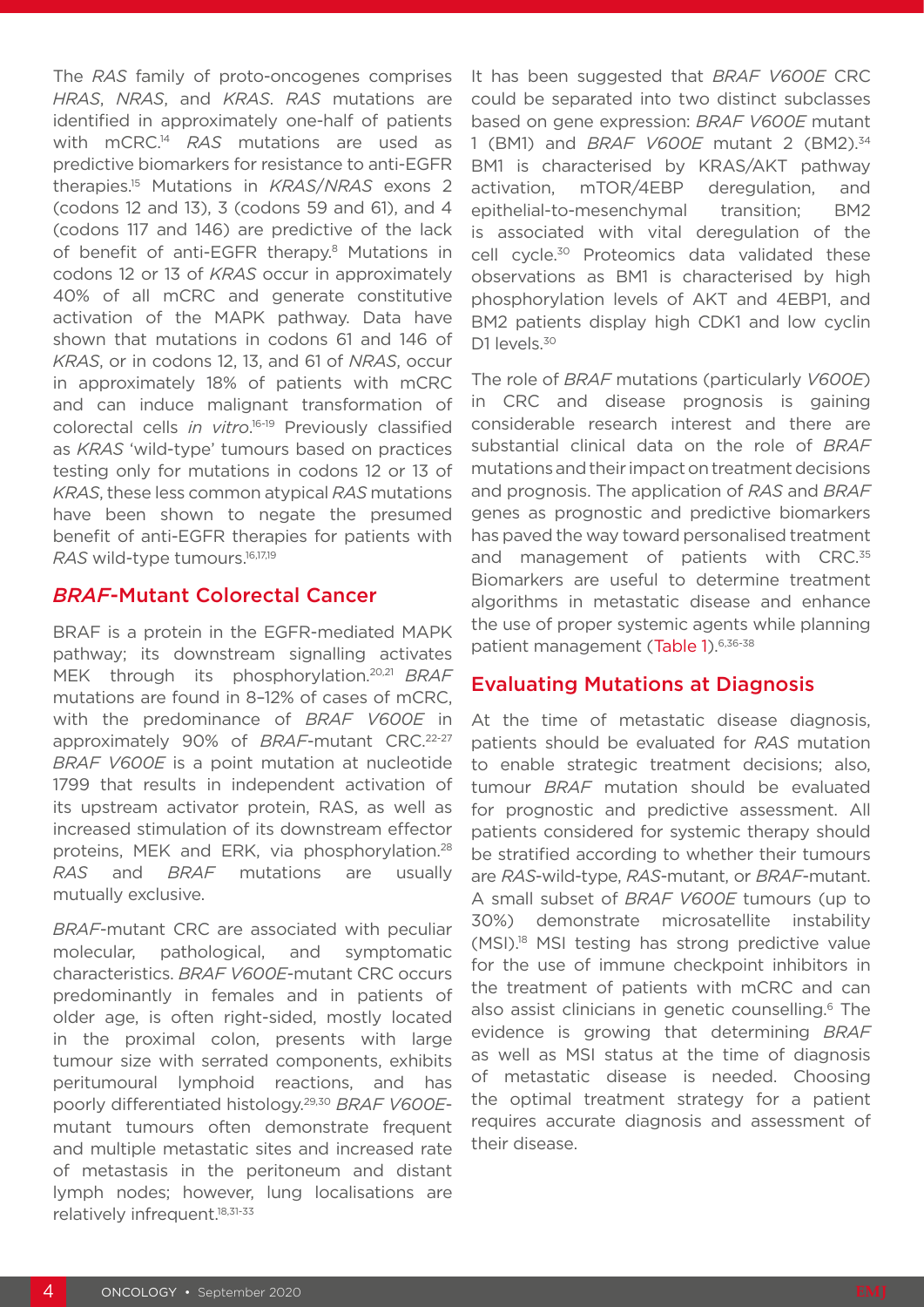| <b>Biomarker</b>  | Predictive,<br>prognostic, or<br>both | Frequency of<br>mutation in<br><b>mCRC</b> | <b>Clinical implication</b>                                                                                                                                                                                                                                                                                                                                                                          | Guideline/recommendation<br>available                                                                                                                                                                   |
|-------------------|---------------------------------------|--------------------------------------------|------------------------------------------------------------------------------------------------------------------------------------------------------------------------------------------------------------------------------------------------------------------------------------------------------------------------------------------------------------------------------------------------------|---------------------------------------------------------------------------------------------------------------------------------------------------------------------------------------------------------|
| <b>RAS</b>        | <b>Both</b>                           | 40% KRAS<br>3-5% NRAS<br>$<$ 1% HRAS       | Presence of RAS wild-type<br>tumours allows for use of anti-<br>EGFR monoclonal antibodies.                                                                                                                                                                                                                                                                                                          | NCCN guidelines and ESMO<br>guidelines recommend<br>extended RAS (KRAS, NRAS,<br>and HRAS) genomic testing<br>for prognosis and treatment<br>options.                                                   |
| <b>BRAF V600E</b> | <b>Both</b>                           | $8 - 12%$                                  | Portends worse OS.<br>Possibly less benefit when<br>treated with anti-EGFR mAb<br>plus chemotherapy.<br>BRAF inhibition alone has<br>poor response rates.                                                                                                                                                                                                                                            | <b>BRAF</b> testing recommended<br>in NCCN guidelines.<br><b>BRAF</b> testing recommended<br>in ESMO guidelines at<br>diagnosis of mCRC.                                                                |
| <b>MEK</b>        | <b>Both</b>                           | Unknown                                    | MEK targeting may require<br>triple inhibition of RAS, BRAF,<br>and MEK.                                                                                                                                                                                                                                                                                                                             | No treatment<br>recommendations or<br>guidelines available.                                                                                                                                             |
| MSI/dMMR          | <b>Both</b>                           | 15% of Stage II-III<br>4-5% of Stage IV    | Prognosis is stage-dependent:<br>better in Stage II and<br>potentially worse in more<br>advanced stages. Presence of<br>MSI predictive of nonresponse<br>to 5-fluorouracil in Stage II<br>but not validated in Stage III<br>and IV. dMMR may predict<br>an increased response to an<br>immune checkpoint. The MSI-<br>high status is also predictive<br>of response for immuno-<br>oncology therapy. | NCCN and ESMO recommend<br>MSI testing for all new<br>patients with mCRC. Also<br>recommended in patients<br>with high risk for Lynch<br>syndrome and/or for<br>prognosis determination in<br>Stage II. |

dMMR: deficient mismatch repair; EGFR: epidermal growth factor receptor; ESMO: European Society for Medical Oncology; mAB: monoclonal antibodies; mCRC: metastatic colorectal cancer; MSI: microsatellite instability; NCCN: National Comprehensive Cancer Network; OS: overall survival; WT: wild-type.

## TREATMENT OVERVIEW

## Outcomes in *BRAF*-Mutant Tumours Versus *BRAF*-Wild-Type Tumours

The *BRAF V600E* mutation is an important prognostic and predictive factor for CRC, particularly in advanced stages of the disease.39 *BRAF V600E* mutations are associated with increased mortality risk, independent of age, sex, tumour location, MSI status, differentiation grade, and TNM grading. The *BRAF V600E* subtype is more aggressive (median overall survival [OS] for patients with *BRAF*-mutant *V600E* [*BRAF*-MT] mCRC: 11.4–18.2 months) than

*BRAF* non-*V600E* (median OS: 60.7 months).18,40 The wild-type *BRAF* (*BRAF*-WT, no mutation) has a median OS of 41.1-43.0 months.<sup>18</sup> Similar results were observed in a pooled analysis of four Phase III studies in patients with mCRC: patients with *BRAF*-MT had a worse prognosis compared to patients with *BRAF*-WT tumours (progression-free survival [PFS]: 6.2 versus 7.7 months; p<0.001; OS: 11.4 versus 17.2 months; p<0.001).<sup>41</sup>

Seligmann et al.<sup>42</sup> evaluated data from 2,530 patients with advanced CRC who received chemotherapy in three randomised trials. A total of 231 patients (9.1%) were positive for *BRAF* mutation, although the clinicians were previously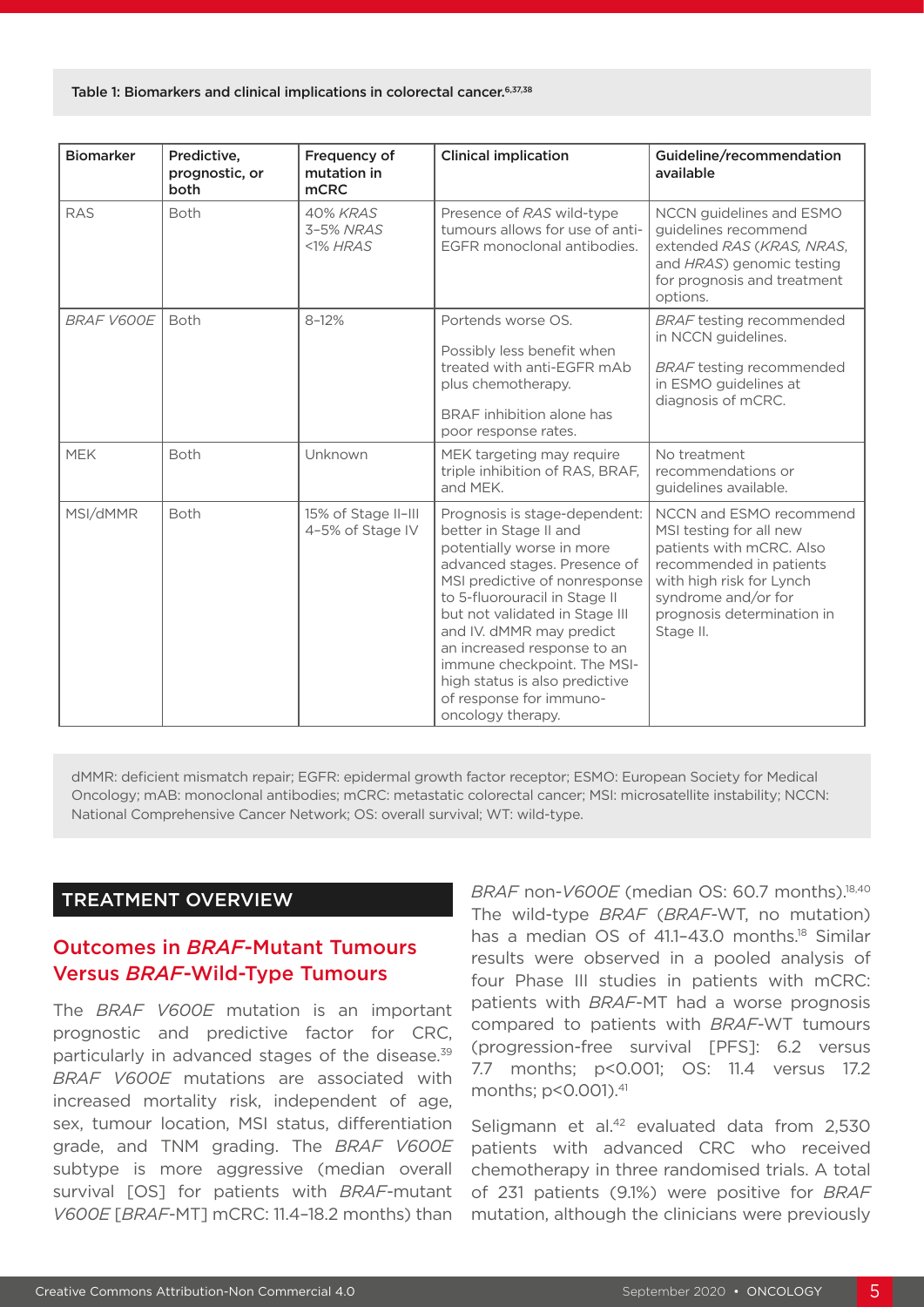unaware of this. Patients with *BRAF*-WT tumours and *BRAF*-mutant tumours administered firstline oxaliplatin/fluorouracil had comparable PFS (5.7 versus 6.3 months; p=0.26) and disease control rate (59.2% versus 72%; p=0.24). Patients with *BRAF*-mutant tumours had a significantly shorter post-progression survival (4.2 versus 9.2 months; p<0.001) after advancement on firstline chemotherapy. $36$  The unfavourable prognosis of patients with *BRAF V600E* tumours may be because of resistance to chemotherapy after first-line treatment. In these patients, response to standard chemotherapy is limited and therefore the response rate is poor.<sup>43</sup>

Conversely, the benefit of immunotherapy agents in MSI deficient mismatch repair (dMMR) tumours does not appear to be significantly affected by *BRAF* mutational status. For example, in CheckMate 142, an open-label, multicentre, Phase II study, nivolumab alone or in combination with ipilimumab was associated with meaningful benefit (objective response rate [ORR]: 25%; disease control rate [DCR]: 75%; and ORR: 55%; DCR 80%, respectively) in patients with previously treated mCRC with MSI-high *BRAF*-MT.44,45

Patients with *BRAF*-MT more commonly develop peritoneal metastases, less frequently present with disease limited to the liver, and have shorter survival after metastasectomy compared to patients with *BRAF*-WT tumours.46 Although these data indicate that patients with *BRAF*-MT are less likely to benefit from metastasectomy compared to those with *BRAF*-WT tumours, Margonis et al.<sup>47</sup> argue that current evidence cannot support denying metastasectomy in patients with otherwise resectable disease solely based on their overall *KRAS* or *BRAF* mutational status.

## Microsatellite Instability and Related Treatments and Outcomes

The MSI phenotype results from dMMR because of germline mutations in MMR genes or from epigenetic silencing of the *MLH1* gene, with mutations in the *BRAF* oncogene in the majority of cases.48 The MSI phenotype occurs in 10–20% of all patients with CRC and is more common in Stage II disease (approximately 20%) than in Stage III (approximately 12%) and metastatic disease (4%).49 *BRAF V600E* mutations were

reported in 30% of MSI tumours, whereas MSI tumours were reported in 29% of *BRAF V600E*positive mCRC.18 The prognosis and outcome in patients with mCRC and MSI-high are often poor. MSI tumours, like *BRAF*-mutated CRC, have specific clinicopathological features, such as primary location on the right side, poor differentiation, mucinous histology, and increased numbers of tumour-infiltrating lymphocytes.50,51 *BRAF V600E* mutation is not a reliable prognostic factor in MSI-high mCRC.<sup>52</sup>

The relationship between *BRAF* mutation and MSI in terms of diagnostic and prognostic implications is complex. In a pooled analysis of four Phase III studies (CAIRO, CAIRO2, COIN, and FOCUS) in first-line treatment of mCRC, median PFS and OS were significantly poorer for patients with dMMR compared to proficient MMR tumours (hazard ratio [HR]: 1.33; 95% confidence interval [CI]: 1.12–1.57; and HR: 1.35; 95% CI: 1.13– 1.61, respectively) and for patients with *BRAF*-MT compared to *BRAF*-WT tumours (HR: 1.34; 95% CI: 1.17–1.54; and HR: 1.91; 95% CI: 1.66–2.19, respectively).<sup>35</sup> PFS and OS were significantly decreased for patients with *BRAF*-MT within the group of patients with proficient MMR, but not for *BRAF* status within dMMR, or MMR status within *BRAF-*WT or *BRAF*-MT.46 These results indicate that the poor prognosis of MSI metastatic tumours appears to be largely driven by the coexisting *BRAF* mutation.

MSI-high has been associated with favourable survival in early-stage *BRAF V600E*-mutant mCRC; however, the *BRAF V600E* mutation has been associated with a poorer survival rate in microsatellite stable mCRC.<sup>53,54</sup> The effect of *BRAF* and *KRAS* mutations on survival was assessed in patients with Stage II and III MSI colon cancer.45 Patients with double wild-type cancers (i.e., *BRAF* and *KRAS* wild-type) had a highly favourable survival with 5-year cancer-specific survival of 93% (95% CI: 84–100%), whereas patients with cancers harbouring mutations in either *BRAF* or *KRAS* had 5-year cancerspecific survival of 76% (95% CI: 67–85%). On multivariate analysis, mutation in either *BRAF* or *KRAS* versus double wild type remained significantly prognostic.<sup>45</sup>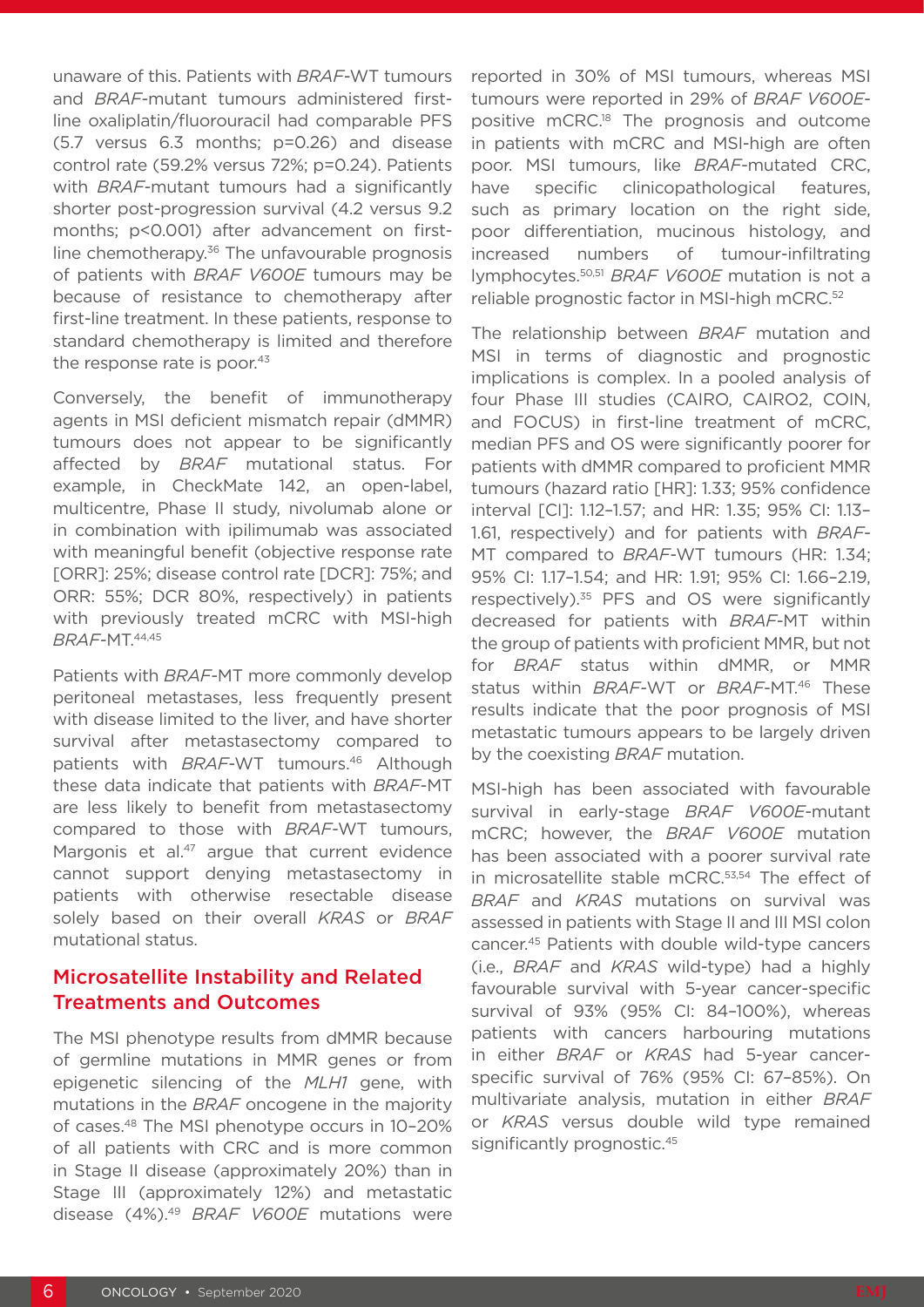Table 2: Overview of clinical trials investigating combination targeted treatments in patients with *BRAF*-mutant metastatic colorectal cancer.

| Therapeutic<br>strategy         | Study drug                                                                                                      | Phase                                           | Number of<br>patients | <b>RR</b>         | <b>PFS</b><br>(months) | <b>OS</b><br>(months) | References                               |
|---------------------------------|-----------------------------------------------------------------------------------------------------------------|-------------------------------------------------|-----------------------|-------------------|------------------------|-----------------------|------------------------------------------|
| <b>BRAFi</b>                    | Vemurafenib                                                                                                     |                                                 | 21                    | 5%                | 2.1                    | 7.7                   | Kopetz et al., <sup>58</sup><br>2015     |
| <b>BRAFi</b>                    | Encorafenib                                                                                                     |                                                 | 18                    | 16%               | 4.0                    | Not<br>provided       | Gomez-Roca et<br>al., 59 2014            |
| <b>BRAFi + MEKi</b>             | Dabrafenib + trametinib                                                                                         | $\mathbf{  }$                                   | 43                    | 12%               | 3.5                    | Not<br>provided       | Corcoran et al., <sup>60</sup><br>2015   |
| <b>BRAFi + EGFRi</b>            | Encorafenib + cetuximab                                                                                         | $\vert\vert\vert$                               | 220                   | 24%               | 4.2                    | 8.4                   | Kopetz et al., <sup>61</sup><br>2019     |
| EGFRi + BRAFi +<br><b>MEKi</b>  | Cetuximab + encorafenib<br>+ binimetinib                                                                        | safety<br>lead-<br>in.                          | 30                    | 48%               | 8.0                    | 15.3                  | Van Cutsem et<br>al., <sup>62</sup> 2019 |
| EGFRi + BRAFi +<br><b>MEKi</b>  | Cetuximab + encorafenib<br>+ binimetinib                                                                        | $\mathbf{III}$                                  | 224                   | 26%               | Not<br>provided        | 9.0                   | Kopetz et al., 63<br>2019                |
| EGFRi + BRAFi +<br>chemotherapy | Cetuximab +<br>vemurafenib + irinotecan                                                                         | Ib                                              | 19                    | 35%               | 7.7                    | Not<br>provided       | Hong et al., 64 2016                     |
| EGFRi + BRAFi +<br>chemotherapy | Cetuximab +<br>vemurafenib + irinotecan                                                                         | $\vert\vert$                                    | 106                   | 16%               | 4.4                    | Not<br>provided       | Kopetz et al., <sup>65</sup><br>2017     |
| EGFRi + BRAFi +<br>PI3Kai       | Cetuximab + encorafenib<br>+ alpelisib                                                                          | $\frac{ b }{ }$                                 | 28                    | 18%               | 4.2                    | Not<br>provided       | van Geel et al., <sup>66</sup><br>2017   |
| EGFRi + BRAFi +<br><b>MEKi</b>  | Panitumumab +<br>dabrafenib + trametinib                                                                        | 1/11                                            | 91                    | 21%               | 4.2                    | 9.1                   | Corcoran et al., <sup>67</sup><br>2018   |
| EGFRi+<br>chemotherapy          | Bevacizumab +<br>5-fluorouracil, oxaliplatin,<br>irinotecan                                                     | $\vert\vert$                                    | 15                    | <b>PFR</b><br>73% | 9.2                    | 24.1                  | Loupakis at al., <sup>68</sup><br>2014   |
| EGFRi+<br>chemotherapy          | Bevacizumab +<br>5-fluorouracil, oxaliplatin,<br>irinotecan                                                     | $\left\vert \right\vert \left\vert \right\vert$ | 28                    | 56%               | 7.5                    | 19.0                  | Cremolini et al., <sup>69</sup><br>2015  |
|                                 | Or                                                                                                              |                                                 |                       |                   |                        |                       |                                          |
|                                 | Bevacizumab +<br>leucovorin, 5-fluorouracil,<br>irinotecan                                                      |                                                 |                       | 42%               | 5.5                    | 10.7                  |                                          |
| EGFRi+<br>chemotherapy          | Bevacizumab +<br>5-fluorouracil, oxaliplatin<br>then bevacizumab +<br>leucovorin, 5-fluorouracil,<br>irinotecan | $\mathbf{III}$                                  | 68 per arm            | 50%               | 9.9                    | Not<br>provided       | Cremolini et al., <sup>70</sup><br>2019  |
|                                 | Or<br>Bevacizumab +<br>5-fluorouracil, oxaliplatin,<br>irinotecan                                               |                                                 |                       | 61%               | 12.0                   |                       |                                          |

BRAFi: BRAF inhibitor; EGFR: epidermal growth factor receptor; MEKi: MEK inhibitor; OS: overall survival; PFR: progression-free rate; PFS: progression-free survival; PI3Kαi: phosphoinositide 3-kinase α inhibitor; RR: response rate. *Adapted from Lee HM et al.,57 2019.*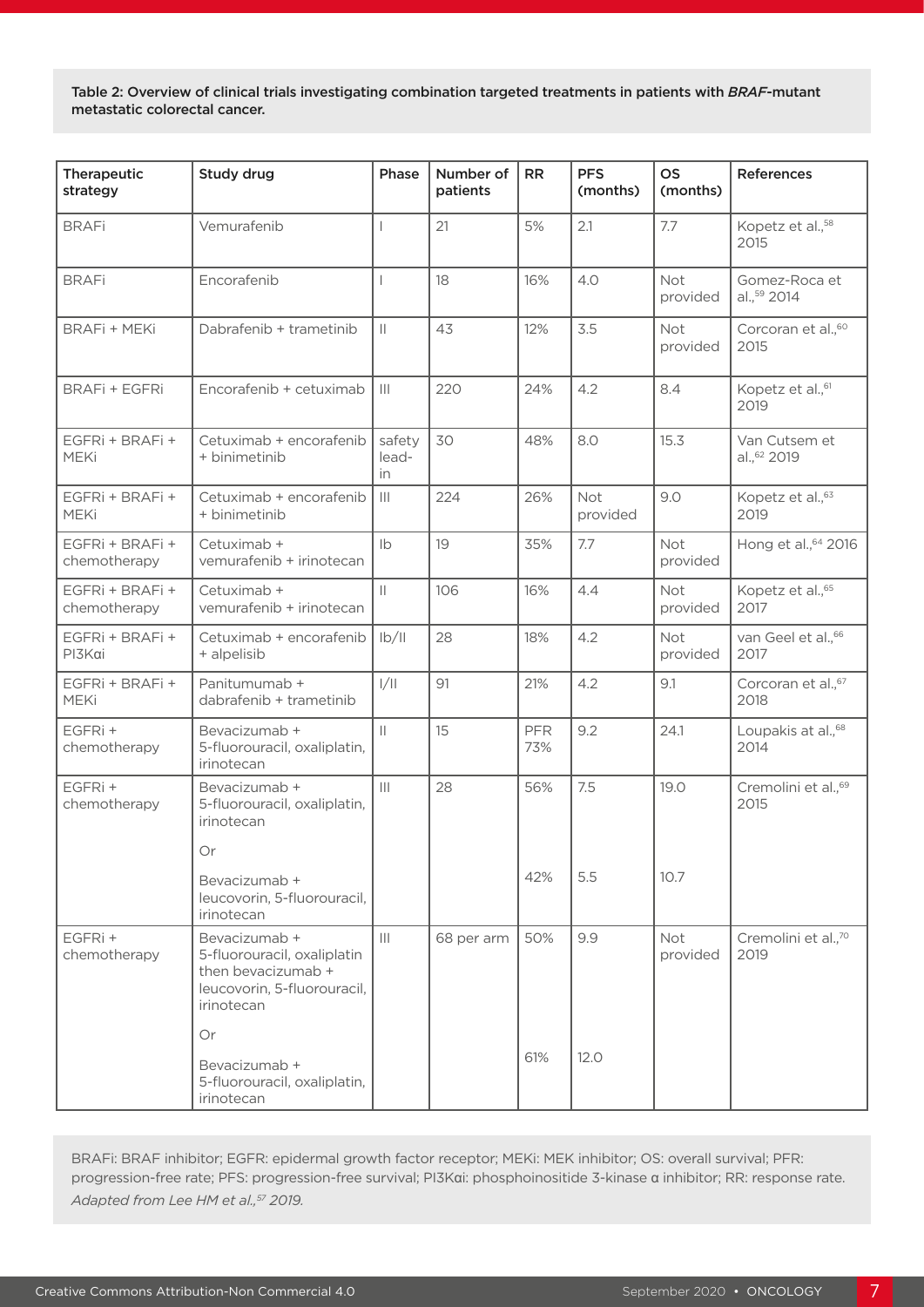## **TREATMENTS**

Treatment options for mCRC depend on the stage of disease, tumour location, performance status, comorbidity, organ function of the patient, and the molecular makeup of the tumour. Every therapeutic choice must integrate patient-related factors and preferences; tumour features, such as molecular profile and burden of disease; treatment goals; and accessibility. Therapeutic goals in the management of patients with mCRC can be OS, PFS, symptom improvement, and/or maintaining quality of life. The first line of treatment is important as it determines the subsequent lines of therapy and thus the continuum of care; however, the therapeutic goals will change according to the line of treatment administered. For example, the goal of tumour size reduction is more relevant in first-line treatment, whereas disease control and palliation of tumour-related symptoms is more relevant in subsequent lines of treatment.55 Lines of treatment are particularly important when considering patients with *BRAF*-mutant mCRC as not many of these patients receive secondor third-line treatment. In an analysis of outcomes of patients with mCRC in randomised clinical trials, fewer patients with *BRAF*-mutant mCRC received second-line treatment compared to patients with *BRAF*-WT mCRC (33% versus 51%;  $p$ <0.001).<sup>36</sup> In a further study of a prospective population-based mCRC cohort, patients with *BRAF*-mutant mCRC received firstand second-line chemotherapy just as often as patients with *BRAF*-WT mCRC (first-line: 52 [57%] versus 225 [64%]; second-line: 28 [30%] versus 132 [37%]), but fewer received third- and fourth-line chemotherapy (third-line: 5 [5%] versus 66 [19%]; fourth-line: 1 [1%] versus 26 [7%], respectively).<sup>56</sup>

For patients with a *BRAF V600E* mutation, recent combination strategies targeting BRAF, EGFR, and MEK have been more successful, with improved response rates (Table 2).<sup>57-70</sup> A more tailored and biomarker-driven, personalised approach to treatment selection can optimise outcomes and avoid unnecessary adverse effects of cytotoxic treatment combinations.<sup>7</sup> The expanded use of biomarkers to guide the treatment of patients with CRC has revealed a level of complexity arising from interactions between different biomarkers. An improved

understanding of the causes of primary resistance may increase response rates among patients receiving targeted therapies and enable more effective drug combinations, exemplified by mutations in the MAPK signalling pathway for EGFR-targeted and/or BRAF-targeted therapies.<sup>71</sup> This review summarises the current landscape and emerging data on the molecular, clinical, and therapeutic aspects of *BRAF V600E* CRC.

#### Intensive Chemotherapy

Rigorous chemotherapy combining 5-fluorouracil, oxaliplatin, and irinotecan (FOLFOXIRI) and the anti-vascular endothelial growth factor-A antibody bevacizumab may provide satisfactory outcomes.1 A prospective Phase II trial assessed the PFS of 15 (7%) patients with *BRAF*-mutant mCRC tumours treated with first-line FOLFOXIRI plus bevacizumab.68 At a median follow-up of 25.7 months, the 6-months progression-free rate was 73%. Median PFS and OS were 9.2 and 24.1 months, respectively, highlighting that this combination therapy may be a reasonable option for first-line treatment of patients with *BRAF*mutant mCRC.54 In the Phase III TRIBE study, the efficacy of FOLFOXIRI plus bevacizumab was compared to that of leucovorin, 5-fluorouracil, and irinotecan (FOLFIRI) plus bevacizumab.<sup>69</sup> FOLFOXIRI plus bevacizumab was efficacious in the treatment of CRC irrespective of *BRAF* status. Furthermore, in the *BRAF*-mutant subgroup (28 patients), patients treated with FOLFOXIRI plus bevacizumab achieved a median PFS of 7.5 months versus 5.5 months in patients treated with FOLFIRI plus bevacizumab. Patients with *BRAF*-MT in the FOLFOXIRI plus bevacizumab group also achieved an 8-month improvement in median OS (19.0 months versus 10.7 months; HR: 0.54; 95% CI: 0.24–1.20); however, the difference was not statistically significant.<sup>55</sup> In the Phase III TRIBE2 study, patients with unresectable mCRC were randomised 1:1 to first-line FOLFOX plus bevacizumab followed by FOLFIRI plus bevacizumab after disease progression (PD) (Arm A), or FOLFOXIRI plus bevacizumab followed by reintroduction of the same regimen after PD (Arm B). $70$  The upfront treatment of FOLFOXIRI plus bevacizumab followed by reintroduction of the same regimen after PD increased PFS2 (the time from randomisation to PD on any treatment given after first PD or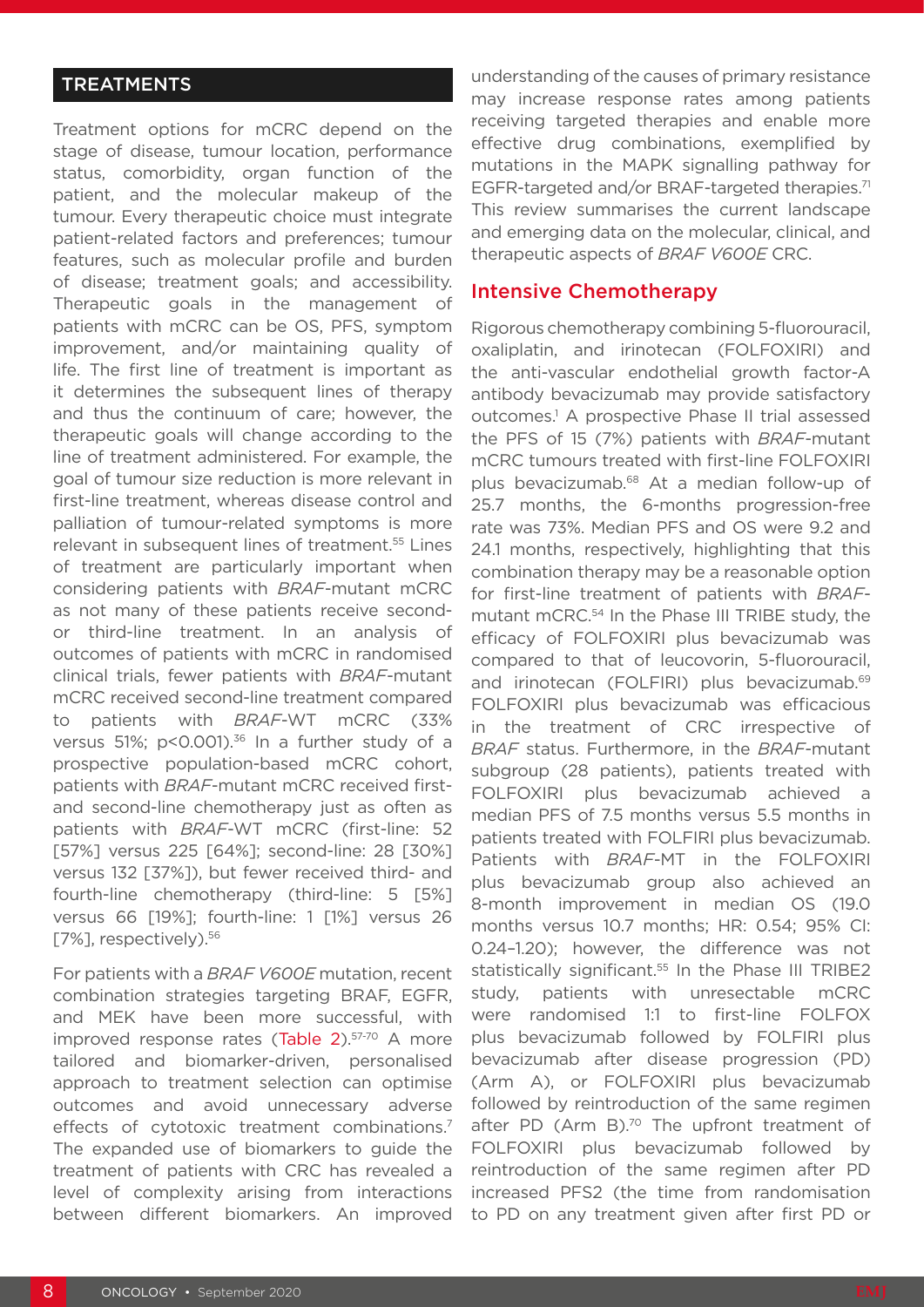death) (19.1 versus 17.5 months; HR: 0.74; 95% CI: 0.62–0.88; p<0.001), first PFS (12.0 versus 9.8 months; HR: 0.75; 95% CI: 0.63–0.88; p<0.001), and OS (27.6 versus 22.6 months; HR: 0.81; 95% CI: 0.67–0.98; p=0.033) compared to a preplanned sequential strategy of FOLFOX plus bevacizumab followed by FOLFIRI plus bevacizumab. Efficacy results reported were consistent with the results from the previous TRIBE study. Treatment effect was consistent across all analysed clinical and molecular subgroups in terms of both PFS2 and first-PFS, with potentially increased benefit among patients with a right-sided and/or a *RAS*- or *BRAF*-mutant tumour, and particularly among those with Eastern Cooperative Oncology Group (ECOG) performance score 0.56 According to the ESMO 2016 guidelines, the preferred first-line treatment for patients with *BRAF*-mutant CRC is FOLFOXIRI plus bevacizumab for cytoreduction (tumour shrinkage) and disease control (control of progression).<sup>6</sup> The TRIBE2 data (68 patients with *BRAF*-mutant CRC per arm) showed that compared to FOLFOX plus bevacizumab, upfront FOLFOXIRI plus bevacizumab significantly improved PFS1 (median 12.0 versus 9.9 months; HR: 0.73; 95% CI: 0.62–0.87; p<0.001) and response evaluation criteria in solid tumours response rate (61% versus 50%; OR: 1.55; 95% CI: 1.14–2.10; p=0.005).56

## BRAF Inhibitors (Vemurafenib, Dabrafenib, and Encorafenib)

Treatment with BRAF inhibitors causes a rapid feedback activation of EGFR that leads to proliferation of *BRAF V600E*-MT cells. Therefore, in patients with CRC with known *BRAF* mutation, single-agent BRAF inhibitors appear to be ineffective.<sup>72</sup> This contrasts with treatment in other tumours with *BRAF* mutation such as melanomas, because melanoma cells express low levels of EGFR and are therefore not subject to this feedback activation. In mutationpositive patients, treatment with vemurafenib, dabrafenib, or encorafenib as single agents was inadequate; however, combining these agents with therapies targeting the MAPK pathway may overcome the primary resistance to BRAF inhibition and provide a good therapeutic option for these patients.21,73 Clinical trials combining BRAF (and MEK) inhibitors, either singly or in combination with the anti-EGFR antibodies

cetuximab or panitumumab, showed improved efficacy; however, the response rates were heterogeneous.<sup>71</sup> Other approaches that are being investigated in *BRAF V600*-mutant mCRC are BRAF inhibitors in combination with a PI3K inhibitor.<sup>66</sup>

BRAF inhibition leads to the upregulation of a variety of receptor tyrosine kinases in CRC cell lines, including EGFR, human epidermal growth factor receptor (HER)2, and HER3. Combination of the BRAF-inhibitors vemurafenib, dabrafenib, or encorafenib with inhibitors dually targeting the EGFR and HER2 (such as lapatinib, canertinib, and afatinib) significantly reduced the metabolic activity and proliferative potential of CRC cells.<sup>71</sup> This resensitisation was also observed after genetic depletion of HER2 or HER3. Dual HER2 targeted therapy causes tumour regression, and *HER2*-mutated cell lines, but not *KRAS*-mutated cell lines, are sensitive to the tyrosine kinase inhibitors neratinib and afatinib, and provide strong preclinical rationale for clinical trials targeting *HER2*-activating mutations in mCRC.74

## EGFR Inhibitors (Cetuximab and Panitumumab)

The role of *BRAF* mutation as a predictive biomarker for anti-EGFR monoclonal antibodies (mAb) is controversial and there is a paucity of robust data to address this issue, mainly because of the small proportion of patients with *BRAF*-MT in the clinical trials. In a meta-analysis by Rowland et al.<sup>75</sup> that evaluated the effect of *BRAF*-MT on the treatment benefit from anti-EGFR mAb for mCRC, there was insufficient evidence to definitively state that individuals with *RAS*-WT/*BRAF*-MT attained a different treatment benefit from anti-EGFR mAb for mCRC compared to individuals with *RAS*-WT/*BRAF*-WT.75

As the BRAF protein is localised directly downstream of the RAS protein, therapies targeting anti-EGFR mAb gained interest for the management of patients with *BRAF*-MT CRC. A retrospective multicentre analysis of the effect of downstream mutations on the efficacy of cetuximab showed that patients with *BRAF*-MT had a significantly lower response rate (8.3% versus 38.0%; p=0.0012) and DCR (37.5% versus 77.3%; p<0.0001) compared to patients with *BRAF*-WT.<sup>13</sup> Median PFS (8 weeks versus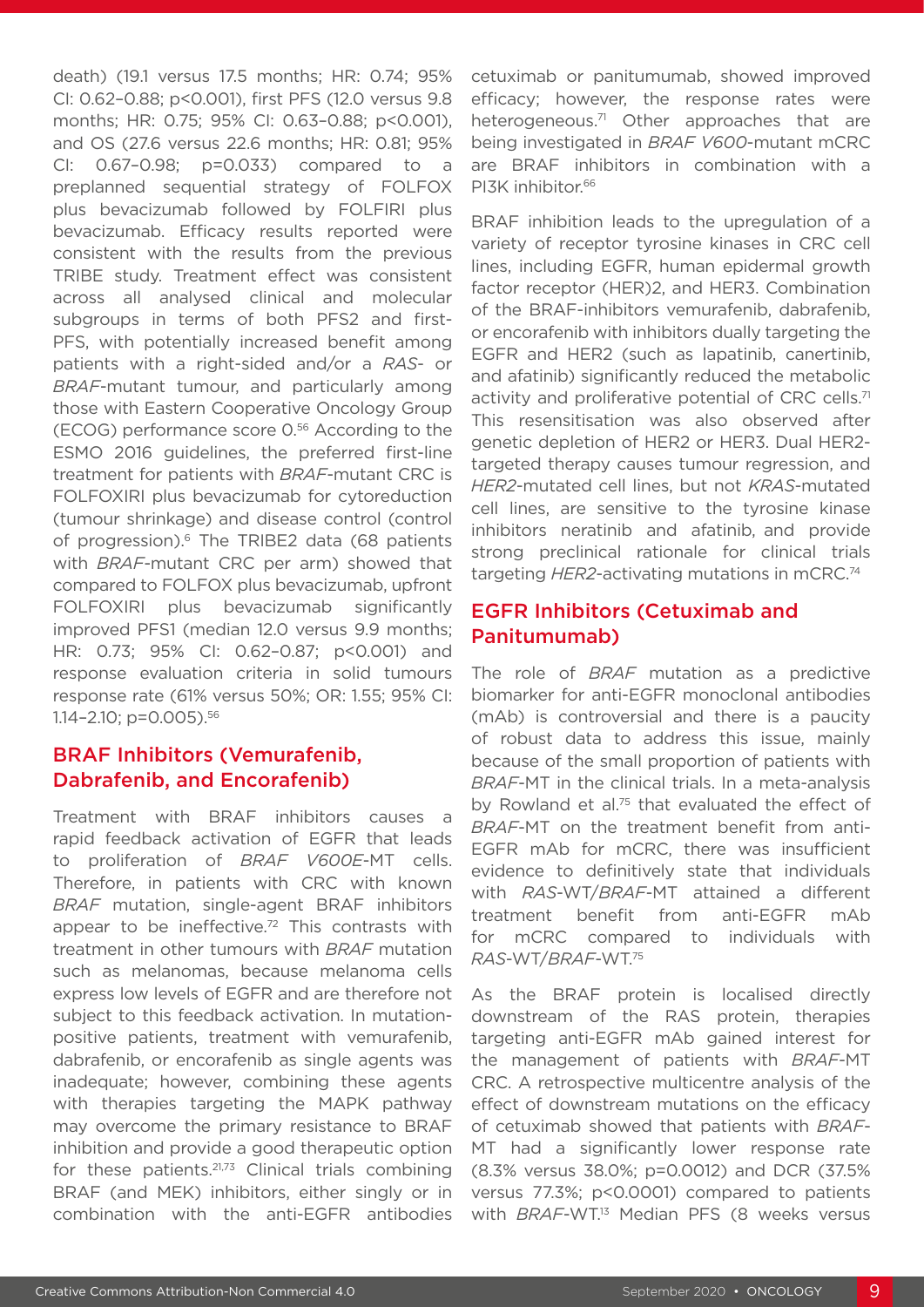26 weeks; p<0.0001) and OS (26 weeks versus 54 weeks; p<0.0001) were also shorter in the patients with *BRAF*-MT.<sup>13</sup> Other studies have also not confirmed the efficacy of anti-EGFR agents alone or with chemotherapy in patients with *BRAF-MT.<sup>16,76,77</sup>* However, it is increasingly accepted that the addition of an EGFR inhibitor to a cytotoxic combination does not increase the activity of the cytotoxic regimen in patients with a *BRAF V600E* mutation.6

#### Targeting BRAF and EGFR

Hyman et al.78 studied 122 patients with *BRAF V600E* mutation-positive cancer, of which 37 had CRC and received vemurafenib with (27 patients) or without (10 patients) cetuximab.<sup>78</sup> In the subgroup of patients with mCRC who received vemurafenib monotherapy, median PFS was 4.5 months (95% CI: 1.0–5.5) and median OS was 9.3 months (95% CI: 5.6–not reached). In patients who received combination therapy of vemurafenib and cetuximab, median PFS was 3.7 months (95% CI: 1.8–5.1) and median OS was 7.1 months (95% CI: 4.4–not reached). In the cohort of patients with CRC who received combination therapy, approximately 50% of patients had tumour regression that did not achieve partial response. Another study that evaluated the efficacy and safety of panitumumab and vemurafenib in 15 patients with *BRAF*-mutant mCRC reported 10 tumour regressions in 12 evaluable patients; two patients had a partial response and two had stable disease lasting over 6 months with acceptable tolerability.79

## Rationale of Inhibitor Combinations

Clinical research has shown that targeting a single mutated gene or biomarker in CRC does not yield the desired clinical benefit. Meanwhile, preclinical research has provided more insight into the interactions between various signalling pathways and has shown that single kinase protein inhibition is unaffected by the feedback escape mechanisms and dynamic interactions between pathways. The road to clinical success of combining targeted therapies may be impacted by the requirement to show efficacy and predict drug responses. Hence, it is important to investigate the utility of cancer models, such as patientderived mouse xenograft models for cancer and three-dimensional cell culture systems for predicting drug responses.80 Combined inhibition

showed a strong synergistic effect *in vitro* and in xenograft models and resulted in complete inhibition of tumour growth.<sup>81</sup> Furthermore, the addition of a MEK inhibitor to BRAF and EGFR inhibitors increased inhibition of ERK signalling and targeted both potential mechanisms of resistance to BRAF inhibitors. A Phase II study evaluated the combination of dabrafenib, panitumumab, and trametinib in patients with *BRAF V600E*-mutant mCRC.67 The response rate for the triplet therapy was 21% (95% CI: 13.1%–30.7%) compared to 10% in the dabrafenib plus panitumumab arm (95% CI: 1.2%–31.7%). These results indicate a role for combined targeted therapies as a therapeutic option for *BRAF*-mutant disease.78 Adverse events of Grade III or higher occurred in 70% of patients in the triplet-therapy group, 45% in the dabrafenib plus panitumumab group, and 67% in the trametinib plus panitumumab group.78 The most common adverse events of Grade III or higher were rash, dermatitis acneiform, diarrhoea, and fatigue in the triplet-therapy group; dry skin, hypomagnesaemia, and constipation in the dabrafenib plus panitumumab group; and dermatitis acneiform, dry skin, and rash in the trametinib plus panitumumab group. In another Phase II study (SWOG S1406), patients with *BRAF V600E*-mutated mCRC were randomised to irinotecan and cetuximab with or without vemurafenib.65 Median PFS without vemurafenib was 2.0 months and with vemurafenib was 4.4 months (HR: 0.42; 95% CI: 0.26-0.66; p<0.001). Similarly, response rate was 4% versus 16% (p=0.08), and DCR was 22% versus 67% (p=0.001).78 The Phase III BEACON CRC study randomised 665 patients with *BRAF V600E*mutant CRC who had progressed after one or two prior regimens in the metastatic setting to either encorafenib plus cetuximab (doublet therapy); encorafenib, cetuximab, and binimetinib (triplet therapy); or the investigator's choice of irinotecan or leucovorin, fluorouracil, and irinotecan (FOLFIRI) and cetuximab.62,65,67 Median OS was 9.0 months (95% CI: 8.0–11.4) in the triplet targeted-therapy arm compared to 5.4 months (95% CI: 4.8–6.6) for control (HR: 0.52; 95% CI: 0.39-0.70;  $p$ <0.001). $67$  Median OS in the doublettherapy group was 8.4 months (95% CI: 7.5–11.0), and the risk of death was significantly lower than in the control group (HR: 0.60; 95% CI: 0.45–0.79; p<0.001).<sup>67</sup> Updated OS data for this study (6 months of additional follow-up) were presented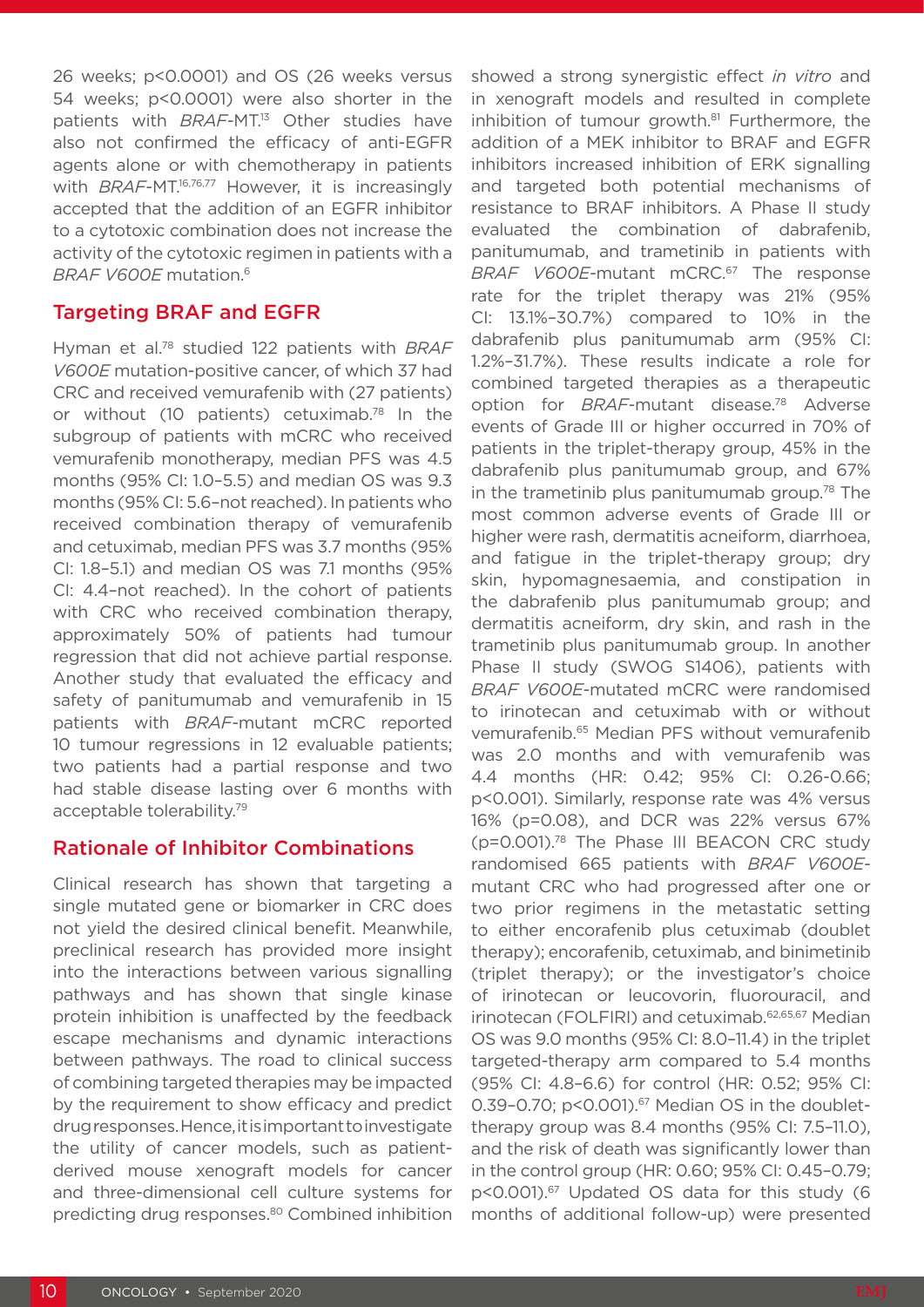at the 2020 American Society of Clinical Oncology Gastrointestinal Cancers (ASCO GI) Symposium: median OS was 9.3 months in the triplet-therapy group, 9.3 months in the doublet-therapy group, and 5.9 months in the control group.<sup>82</sup> Confirmed ORR by blinded central review for the triplettargeted therapy was 26% (95% CI: 18–35) compared to 2% (95% CI: 0–7; p<0.001) for the control group.<sup>67</sup> ORR in the doublet-therapy group was 20% (95% CI: 13–29), which was also significantly higher than that of the control group (p<0.001).67 Therefore, encorafenib, cetuximab, and binimetinib (triplet therapy), and encorafenib plus cetuximab (doublet therapy) significantly improved OS and ORR compared to the current standard of care (control) in pretreated patients with *BRAF V600E*-MT mCRC. The safety and tolerability profiles of both combinations were consistent with the known profiles of the individual component agents. Adverse events of Grade III or higher occurred in 58% of patients in the triplet-therapy group, 50% in the doublettherapy group, and 61% in the control group.<sup>67</sup> The most common adverse events of Grade III or higher were diarrhoea, abdominal pain, and nausea in the triplet-therapy group; fatigue, asthenia, and abdominal pain in the doublettherapy group; and diarrhoea, asthenia, and abdominal pain in the control group. The trial was not powered to compare the two experimental groups (triplet combination therapy and doublet therapy) directly. The results from this prospective, randomised, Phase III study are the first evidence of survival benefit from biomarker-defined patients with mCRC who were administered a chemotherapy-free targeted regimen, thus defining a new standard of care. There are other targeted agents available, such as bevacizumab and regorafenib, but these are not specifically for patients with *BRAF*-mutant mCRC.

## **SURVEILLANCE**

Younger patients with CRC often receive more aggressive treatment regimens than older patients, without a corresponding improvement in survival. $83$  In elderly patients with CRC, comorbidity and frailty are strong prognostic factors of survival, in addition to the commonly considered sociodemographic and tumour characteristics.84 Comprehensive geriatric

assessment and early identification and management of comorbidities and geriatric syndromes are necessary to optimise care in elderly patients with CRC. Life expectancy for noncuratively managed patients with CRC is low, and some patients require subsequent surgical intervention for palliation; in a retrospective audit by Thavanesan et al.,<sup>85</sup> life expectancy was 6.8 months, with one in nine patients requiring surgery for palliation.

The poor prognosis of patients with *BRAF V600E* tumours may be secondary to rapid progression following first-line treatment and reduced use of subsequent lines of therapy.<sup>36,39</sup> To address this, close surveillance strategies need to be implemented in routine clinical practice to ensure the prompt initiation of second- or further-line treatment in such patients.

#### ONGOING AND PLANNED TRIALS

Research continues in other treatment combinations in *BRAF*-mutant mCRC.5 Binimetinib is being used in several ongoing trials with various combination regimens, including immunotherapy and chemotherapy.<sup>5</sup> Results from preclinical and clinical trials indicate that a BRAF inhibitor and/or a MEK inhibitor might have immunomodulatory effects, leading to increased infiltration of immune cells into the tumour and a better functionality of immune effector cells.5,86-88 A better understanding of pharmacokinetics, pharmacodynamics, and pharmacogenetics is required to optimise synergy of BRAF inhibitors and/or MEK inhibitors and immunotherapy.5,89 Binimetinib combined with pembrolizumab and bevacizumab is currently being assessed in a Phase II trial in patients with refractory mCRC, including those with *BRAF*-MT disease.90 Recruitment is completed in a Phase I/II trial in which binimetinib is combined with immunotherapy in *KRAS*-mutant, microsatellitestable mCRC;<sup>91</sup> the results of this trial may expand indications for the use and combination of binimetinib.5 Patients are currently being recruited into a Phase I/II trial of encorafenib and binimetinib combination in advanced non-*V600* activated *BRAF*-mutant cancers.92 A trial investigating encorafenib, binimetinib, and cetuximab in a first-line setting is ongoing to explore the efficacy in treatment-naïve patients with mCRC.<sup>5,93</sup> Further trials are being conducted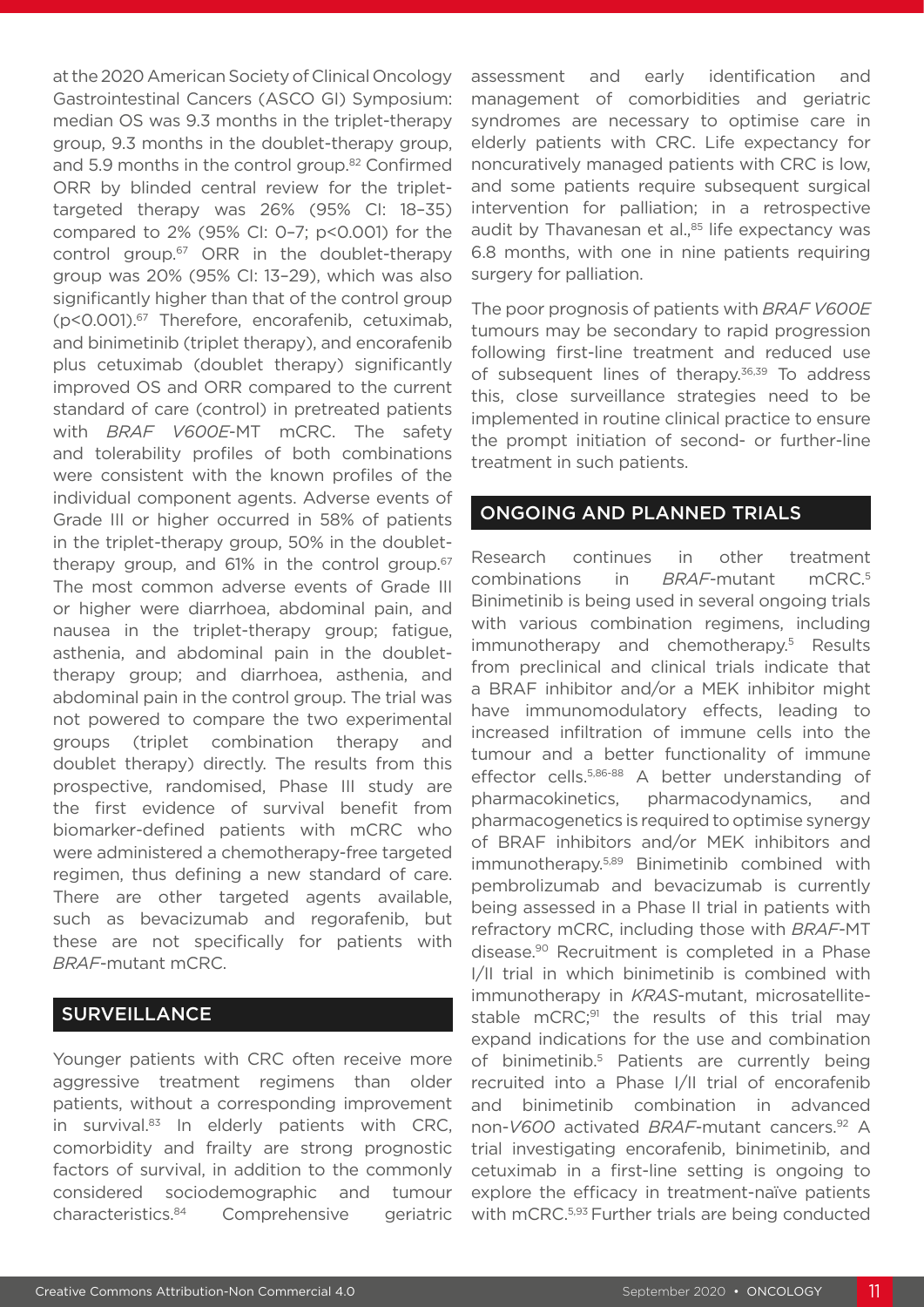with dabrafenib in combination with other targeted agents and immunotherapy.94-96

#### **CONCLUSION**

*BRAF V600E* mutation in mCRC identifies a subgroup of patients who derive little benefit from standard treatments and have an extremely poor prognosis. Response rates in patients with *BRAF V600E*-MT CRC are lower compared to other *BRAF V600E*-MT advanced cancers when treated with BRAF-inhibitor monotherapy. The addition of targeted therapies against EGFR and/ or MEK to BRAF inhibitors improves outcomes for patients with *BRAF V600E*-MT mCRC.

There is a need to increase the weight of data for patients with *BRAF*-MT mCRC as clinical studies conducted so far include only low numbers of these patients. This is particularly important considering the increasingly heterogeneous nature of this disease, including within the *BRAF*-MT group, in which patients with *BRAF* non-*V600E*-MT mCRC fare better than patients with *BRAF V600E*-MT mCRC.

Mutation testing for any patient with mCRC will help to guide management and treatment of the

disease. Testing at diagnosis in line with the ESMO guidelines is key for optimising the treatment strategies for these patients.

The field continues to evolve in terms of new treatment strategies, which is offering some hope for patients with poor prognosis. The positive data from the BEACON CRC study and results with immunotherapy in patients with MSI-high *BRAF V600E*-MT mCRC are encouraging for future treatment of these patients.

The monitoring of these patients is also evolving, with circulating tumour DNA (ctDNA) providing an early indication of tumour response or tumour progression, which will enable an earlier switch to different treatments.<sup>97,98</sup> There are considerable data correlating ctDNA and PD, thus providing a potential method to screen these patients more effectively. As these patients progress so rapidly, it is problematic to wait 6–8 weeks to conduct a scan to check progress; ctDNA could help circumvent this issue and may become standard practice in the future.

Further clinical trials to investigate different patient subsets and to assess the effects of earlier lines of treatment will also add to the clinical picture for *BRAF V600E*-MT mCRC.

#### References

- Ferlay J et al. Cancer incidence and mortality worldwide: sources, methods and major patterns in GLOBOCAN 2012. Int J Cancer. 2015;136(5):E259-86.
- 2. Rawla P et al. Epidemiology of colorectal cancer: incidence, mortality, survival, and risk factors. Prz Gastroenterol. 2019;14(2):89-103.
- 3. Arnold M et al. Global patterns and trends in colorectal cancer incidence and mortality. Gut. 2017;66(4):683-91.
- 4. Van Cutsem E et al. Metastatic colorectal cancer: ESMO Clinical Practice Guidelines for diagnosis, treatment and follow-up. Ann Oncol. 2014;25(Suppl 3):iii1-9.
- 5. Huijberts S et al. Encorafenib, binimetinib and cetuximab combined therapy for patients with *BRAFV600E* mutant metastatic colorectal cancer. Future Oncol. 2020;16(6):161-73.
- 6. Van Cutsem E et al. ESMO consensus guidelines for the management of patients with metastatic colorectal cancer. Ann Oncol. 2016;27(8):1386- 422.
- 7. Yu IS, Cheung WY. Metastatic colorectal cancer in the era of personalized medicine: a more tailored approach to systemic therapy. Can J Gastroenterol Hepatol. 2018;2018:9450754.
- 8. Lieu CH et al. Integrating biomarkers and targeted therapy into colorectal cancer management. Am Soc Clin Oncol Educ Book. 2019;39:207-15.
- 9. Sanz-Garcia E et al. *BRAF* mutant colorectal cancer: prognosis, treatment, and new perspectives. Ann Oncol. 2017;28(11):2648-57.
- 10. Luu LJ, Price TJ, "*BRAF* mutation and its importance in colorectal cancer," Segelov E (eds.), Advances in the Molecular Understanding of Colorectal Cancer (2019), London: IntechOpen.
- 11. Cox AD et al. Drugging the undruggable RAS: mission possible? Nat Rev Drug Discov. 2014;13(11):828- 51.
- 12. Taieb J et al. Adjuvant FOLFOX+/− cetuximab in full RAS and BRAF wildtype stage III colon cancer patients. Ann Oncol. 2017;28(4):824-

30.

- 13. De Roock W et al. Effects of *KRAS, BRAF, NRAS*, and *PIK3CA* mutations on the efficacy of cetuximab plus chemotherapy in chemotherapyrefractory metastatic colorectal cancer: a retrospective consortium analysis. Lancet Oncol. 2010;11(8):753- 62
- 14. de la Fouchardière C et al. Characteristics of *BRAFV600E* mutant, deficient mismatch repair/ proficient mismatch repair, metastatic colorectal cancer: a multicenter series of 287 patients. Oncologist. 2019;24(12):e1331-40.
- 15. Van Cutsem E et al. Fluorouracil, leucovorin, and irinotecan plus cetuximab treatment and *RAS* mutations in colorectal cancer. J Clin Oncol. 2015;33(7):692-700.
- 16. Douillard JY et al. Panitumumab-FOLFOX4 treatment and *RAS*  mutations in colorectal cancer. N Engl J Med. 2013;369(11):1023-34.
- 17. Peeters M et al. Analysis of *KRAS/ NRAS* mutations in the Phase 3 20050181 study of panitubumab +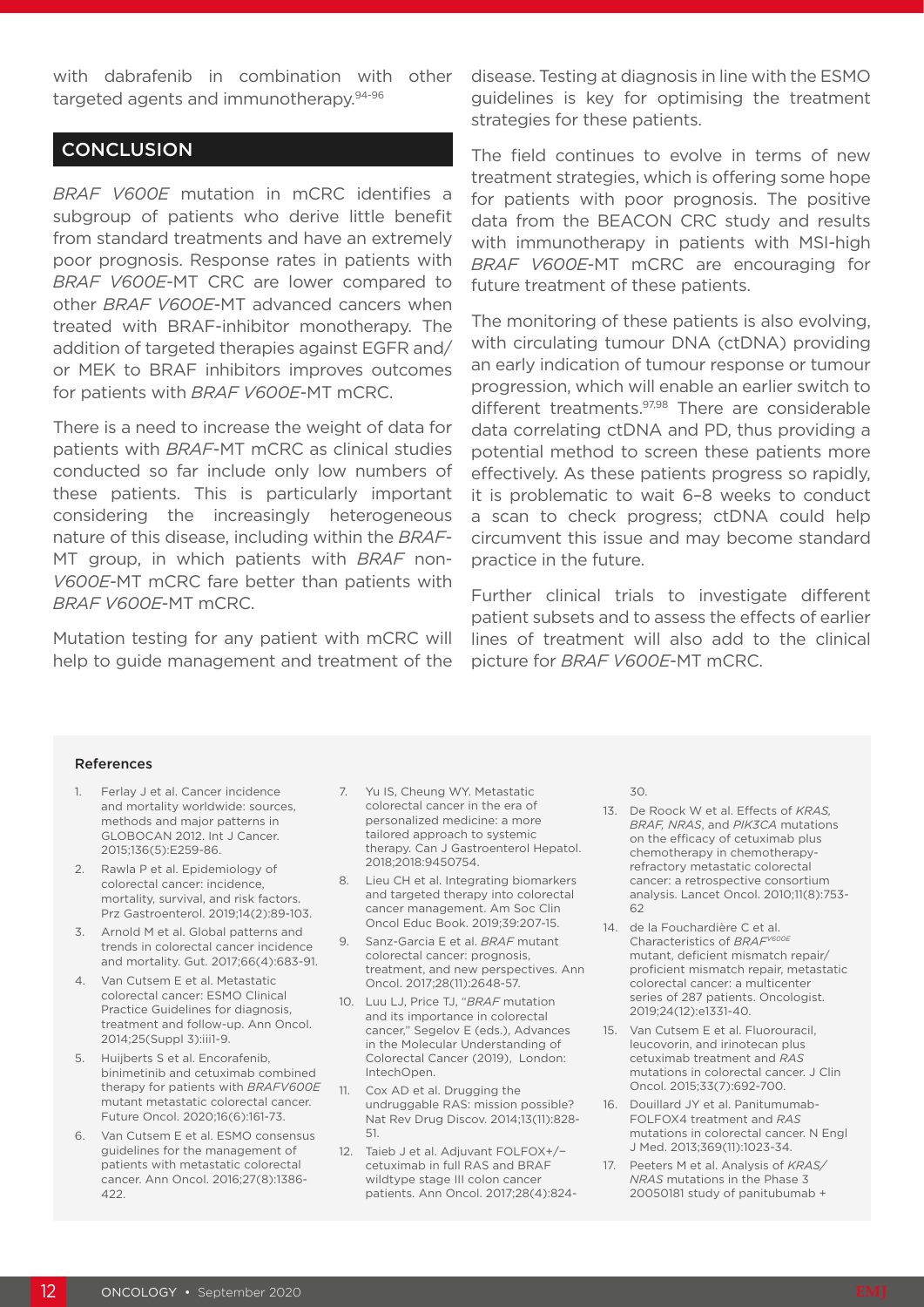FOLFIRI versus FOLFIRI as secondline treatment for metastatic colorectal cancer. J Clin Oncol. 2014;32(Suppl 3):LBA387.

- 18. Der CJ et al. Biological and biochemical properties of human *rasH* genes mutated at codon 61. Cell. 1986;44(1):167-76.
- 19. Morris VK et al. Clinicopathologic characteristics and gene expression analyses of non-K*RAS* 12/13, *RAS*mutated metastatic colorectal cancer. Annals Oncol. 2014;25(10):2008-14.
- 20. Schirripa M, Lenz HJ. Biomarker in colorectal cancer. Cancer J. 2016;22(3):156-64.
- 21. Ducreux M et al. Molecular targeted therapy of *BRAF*-mutant colorectal cancer. Ther Adv Med Oncol. 2019;11:1758835919856494.
- 22. Jones JC et al. *Non-V600 BRAF* mutations define a clinically distinct molecular subtype of metastatic colorectal cancer. J Clin Oncol. 2017;35(23):2624-30.
- 23. Tran B et al. Impact of *BRAF* mutation and microsatellite instability on the pattern of metastatic spread and prognosis in metastatic colorectal cancer. Cancer. 2011;117(20):4623-32.
- 24. Yokota T et al. *BRAF* mutation is a powerful prognostic factor in advanced and recurrent colorectal cancer. Br J Cancer. 2011;104(5):856- 62.
- 25. Corcoran RB et al. EGFR-mediated re-activation of MAPK signaling contributes to insensitivity of *BRAF* mutant colorectal cancers to RAF inhibition with vemurafenib. Cancer Discov. 2012;2(3):227-35.
- 26. Strickler JH et al. Targeting *BRAF* in metastatic colorectal cancer: maximizing molecular approaches. Cancer Treat Rev. 2017;60:109-19.
- 27. Chen D et al. *BRAFV600E* mutation and its association with clinicopathological features of colorectal cancer: a systematic review and meta-analysis. PLoS One. 2014;9(3):e90607.
- 28. Chan XY et al. Role played by signalling pathways in overcoming BRAF inhibitor resistance in melanoma. Int J Mol Sci. 2017;18(7):1527.
- 29. Gonsalves WI et al. Patient and tumor characteristics and *BRAF* and *KRAS* mutations in colon cancer, NCCTG/ Alliance N0147. J Natl Cancer Inst. 2014;106(7):dju106.
- 30. Jang MH et al. *BRAF*-mutated colorectal cancer exhibits distinct clinicopathological features from wild-type BRAF-expressing cancer independent of the microsatellite instability status. J Korean Med Sci. 2017;32(1):38-46.
- 31. Clarke CN, Kopetz ES. *BRAF* mutant colorectal cancer as a distinct subset of colorectal cancer: clinical characteristics, clinical behavior, and response to targeted therapies. J Gastrointest Oncol. 2015;6(6):660-7.
- 32. Saridaki Z et al. *BRAFV600E*  mutation analysis in patients with metastatic colorectal cancer (mCRC) in daily clinical practice: correlations with clinical characteristics, its impact on patients' outcome. PLoS One. 2013;8(12):e84604.
- 33. Goldstein J et al. Multicenter retrospective analysis of metastatic colorectal cancer (CRC) with highlevel microsatellite instability (MSI-H). Ann Oncol. 2014;25(5):1032-8.
- 34. Barras D et al. *BRAF V600E* mutant colorectal cancer subtypes based on gene expression. Clin Cancer Res. 2017;23(1):104-15.
- 35. Boussios S et al. The developing story of predictive biomarkers in colorectal cancer. J Pers Med. 2019;9(1):E12.
- 36. Yiu AJ, Yiu CY. Biomarkers in colorectal cancer. Anticancer Res. 2016;36(3):1093-102.
- 37. Patel JN et al. Colorectal cancer biomarkers in the era of personalized medicine. J Pers Med. 2019;9(1):3.
- 38. National Comprehensive Cancer Network, NCCN Guidelines® & Clinical Resources. 2020. Available at: https://www.nccn.org/professionals/ physician\_gls/pdf/colon.pdf. Last accessed: 9 July 2020.
- 39. Cohen R et al. *BRAF*-mutated colorectal cancer: what is the optimal strategy for treatment? Curr Treat Options Oncol. 2017;18(2):9.
- 40. Van Cutsem E, Dekervel J. Not all *BRAF*-mutant metastatic colorectal cancers are identical: distinct clinical consequences of *BRAF* mutations. J Clin Oncol. 2017;35(23):2598-9.
- 41. Venderbosch S et al. Mismatch repair status and *BRAF* mutation status in metastatic colorectal cancer patients: a pooled analysis of the CAIRO, CAIRO2, COIN, and FOCUS studies. Clin Cancer Res. 2014;20(20):5322- 30.
- 42. Seligmann JF et al. Investigating the poor outcomes of *BRAF*mutant advanced colorectal cancer: analysis from 2530 patients in randomised clinical trials. Ann Oncol. 2017;28(3):562-8.
- 43. Ursem C et al. Emerging treatment options for *BRAF*-mutant colorectal cancer. Gastrointest Cancer. 2018;8:13-23.
- 44. Overman MJ et al. Nivolumab in patients with metastatic DNA mismatch repair-deficient or microsatellite instability-high colorectal cancer (CheckMate 142): an open-label, multicentre, Phase 2 study. Lancet Oncol. 2017;18(9):1182- 1191. Erratum in: Lancet Oncol. 2017;18:1182-91.
- 45. Overman MJ et al. Durable clinical benefit with nivolumab plus ipilimumab in DNA mismatch repairdeficient/microsatellite instabilityhigh metastatic colorectal cancer. J Clin Oncol. 2018;36(8):773-9.
- 46. Yaeger R et al. *BRAF* mutation predicts for poor outcomes after

metastasectomy in patients with metastatic colorectal cancer. Cancer. 2014;120(15):2316-24.

- 47. Margonis GA et al. Mutation status and surgical selection. J Surg Oncol. 2019;119(5):616-22.
- 48. Kawakami H et al. Implications of mismatch repair-deficient status on management of early stage colorectal cancer. J Gastrointest Oncol. 2015;6(6):676-84.
- 49. Roth AD et al. Prognostic role of *KRAS* and *BRAF* in Stage II and III resected colon cancer: results of the translational study on the PETACC-3, EORTC 40993, SAKK 60-00 trial. J Clin Oncol. 2010;28(3):466-74.
- 50. Marzouk O, Schofield J. Review of histopathological and molecular prognostic features in colorectal cancer. Cancers (Basel). 2011;3(2):2767-810.
- 51. Ward R et al. Microsatellite instability and the clinicopathological features of sporadic colorectal cancer. Gut. 2001;48(6):821-9.
- 52. Phipps AI et al. *BRAF* mutation status and survival after colorectal cancer diagnosis according to patient and tumor characteristics. Cancer Epidemiol Biomarkers Prev. 2012;21(10):1792-8.
- 53. Seppälä T et al. Combination of microsatellite instability and *BRAF*  mutation status for subtyping colorectal cancer. Br J Cancer. 2015;112(12):1966-75.
- 54. de Cuba EM et al. Prognostic value of *BRAF* and *KRAS* mutation status in stage II and III microsatellite instable colon cancers. Int J Cancer. 2016;138(5):1139-45.
- 55. Argiles G et al. Maximising clinical benefit with adequate patient management beyond the second line in mCRC. ESMO Open. 2019;4(2):e000495.
- 56. Sorbye H et al. High *BRAF* mutation frequency and marked survival differences in subgroups according to *KRAS/BRAF* mutation status and tumor tissue availability in a prospective population-based metastatic colorectal cancer cohort. PLoS One. 2015;10(6):e0131046.
- 57. Lee HM et al. Evolving strategies for the management of *BRAF*mutant metastatic colorectal cancer. Oncology (Williston Park). 2019;33(6):206-11.
- 58. Kopetz S et al. Phase II pilot study of vemurafenib in patients with metastatic *BRAF*-mutated colorectal cancer. J Clin Oncol. 2015;33:4032-8.
- 59. Gomez-Roca CA et al. Encorafenib (LGX818), an oral *BRAF* inhibitor, in patients (pts) with *BRAF V600E* metastatic colorectal cancer (mCRC): Results of dose expansion in an open-label, Phase 1 study. Ann Oncol. 2014;25(suppl 4):iv182-3.
- 60. Corcoran RB et al. Combined BRAF and MEK inhibition with dabrafenib and trametinib in BRAF V600-mutant colorectal cancer. J Clin Oncol.